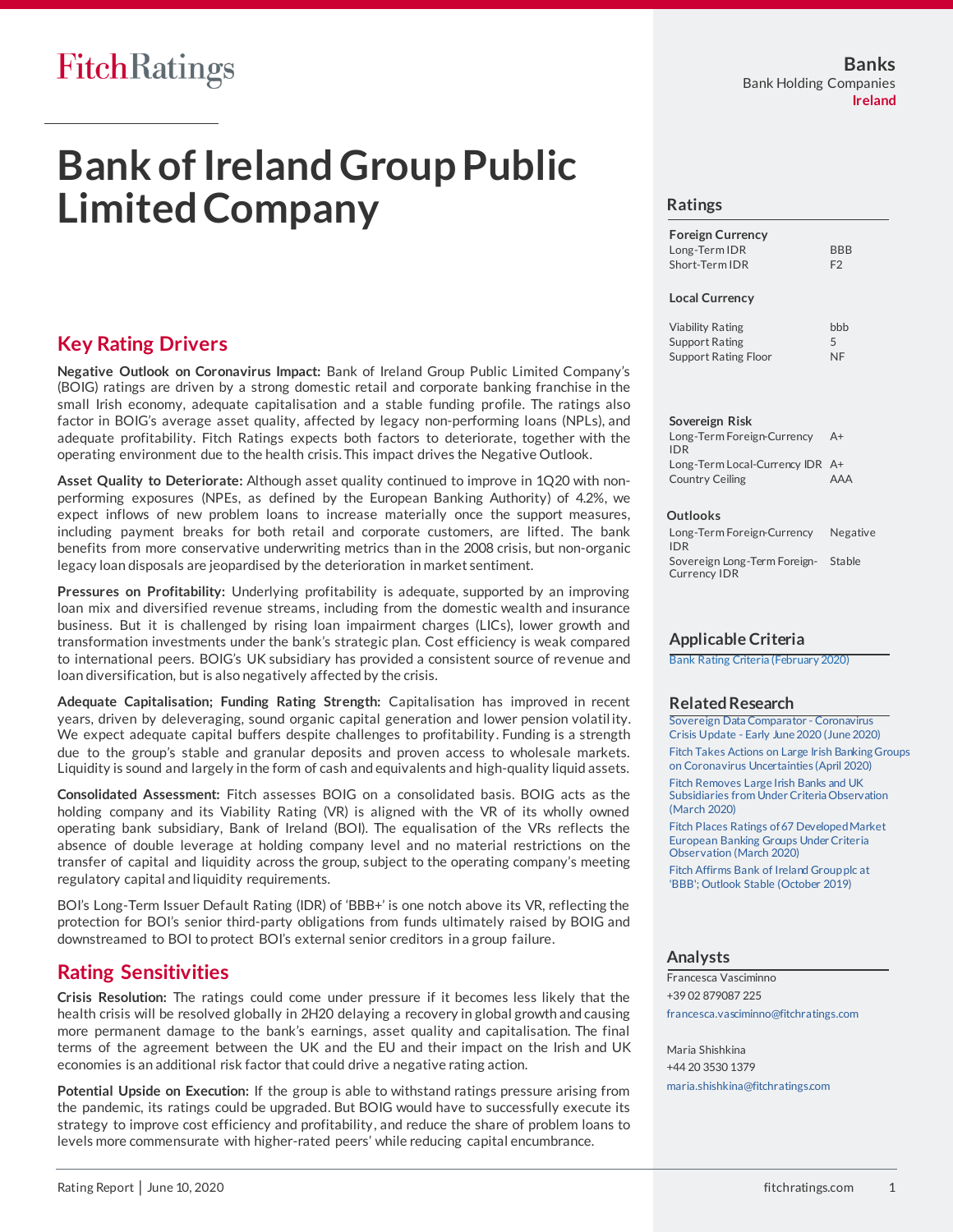## **Bank of Ireland**

| Rating level                     | Rating    |
|----------------------------------|-----------|
| Long-Term Issuer Default Rating  | BBB+      |
| Short-Term Issuer Default Rating | F2        |
| <b>Viability Rating</b>          | bbb       |
| <b>Support Rating</b>            | 5         |
| Support Rating Floor             | <b>NF</b> |
| Outlook/Watch                    | Negative  |
| Derivative Counterparty Rating   | BBB+(dcr) |
| Source: Fitch Ratings            |           |

## **Bank of Ireland (UK) Plc**

| Rating level                     | Rating         |  |
|----------------------------------|----------------|--|
| Long-Term Issuer Default Rating  | BBB+           |  |
| Short-Term Issuer Default Rating | F <sub>2</sub> |  |
| <b>Viability Rating</b>          | bbb            |  |
| <b>Support Rating</b>            | 2              |  |
| Outlook/Watch                    | Negative       |  |
| Derivative Counterparty Rating   | BBB+(dcr)      |  |
| Source: Fitch Ratings            |                |  |

The Long-Term IDR of the wholly owned subsidiary Bank of Ireland (UK) Plc (BOI UK) is rated one notch above the holding company's (BOIG) Long-Term IDR. This reflects the fact that senior third-party liabilities are expected to benefit from resolution funds ultimately raised by BOIG, and downstreamed BOI UK to protect the subsidiary's external senior creditors in a group failure. We expect the group will comply with the minimum requirement for own funds and eligible liabilities (MREL) targets.

BOI UK's VR reflects the bank's modest franchise in the UK, acceptable asset quality and profitability constrained by a narrow business model, and sound reported capital ratios. The Negative Outlook on the Long-Term IDR reflects medium-term downside risks to the ratings from the health crisis, with main pressure points being execution, asset quality and earnings.

BOI UK's profitability is already under pressure from low interest rates and stiff competition in the bank's main segment – mass-market residential mortgage lending. We see downside risks to the profitability from rising LICs, lower business volumes and lower interest rates. The bank's strategy to optimise returns and pursue niche segments of the mortgage market may prove harder to execute. Asset quality is also likely to deteriorate given an expected rise in unemployment as well as the bank's exposure to the SME and corporate sectors (8% of gross loans at end-2019).

BOI UK has headroom to emerge with its ratings intact, but this will depend on the ultimate depth and duration of the coronavirus shock to the UK economy. On 27 March 2020, Fitch downgraded the UK's Long-Term IDR to 'AA-' with a Negative Outlook. This was due to a significant weakening in the UK's public finances caused by the impact of the coronavirus outbreak and a fiscal-loosening stance instigated before the scale of the crisis became apparent. While this has not had a direct influence on Fitch's assessment of BOI UK's operating environment (aa-/negative), a downgrade of the UK sovereign rating will likely cause a downgrade of the UK operating environment to the 'a' category.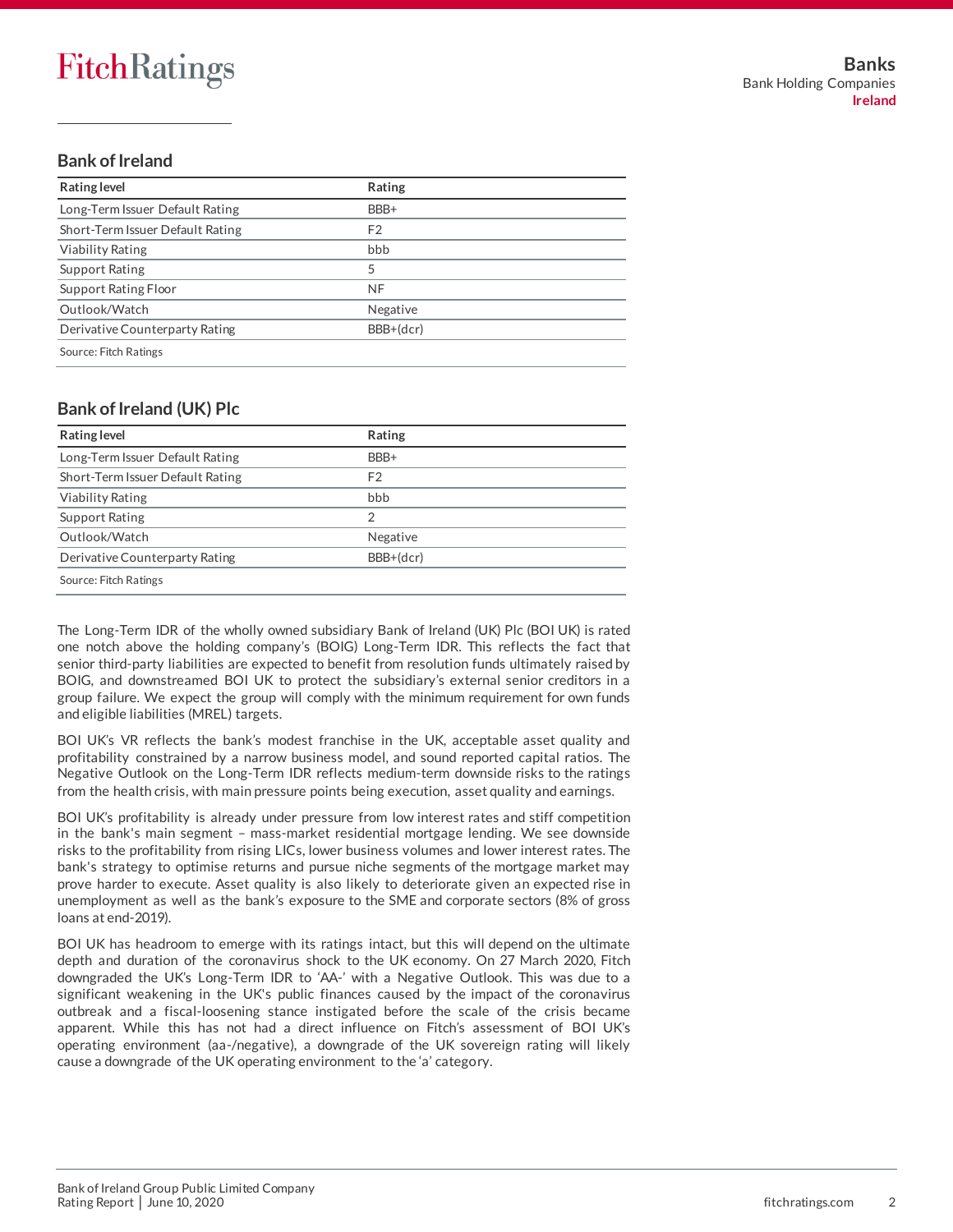## **Bank of Ireland Group Public Limited Company –Debt Rating Classes**

| Rating level             | Rating |
|--------------------------|--------|
| Tier 2 subordinated debt | $BB+$  |
| Source: Fitch Ratings    |        |

## **Bank of Ireland –Debt Rating Classes**

| Rating level                                       | Rating |
|----------------------------------------------------|--------|
| Short-term debt, including certificates of deposit |        |
| Source: Fitch Ratings                              |        |

## **Tier 2 Debt**

BOIG's subordinated Tier 2 debt is rated two notches below the VR for loss severity to reflect poor recovery prospects. No notching is applied for incremental non-performance risk as the write-down of the notes will only occur after the point of non-viability is reached and there is no prior coupon flexibility.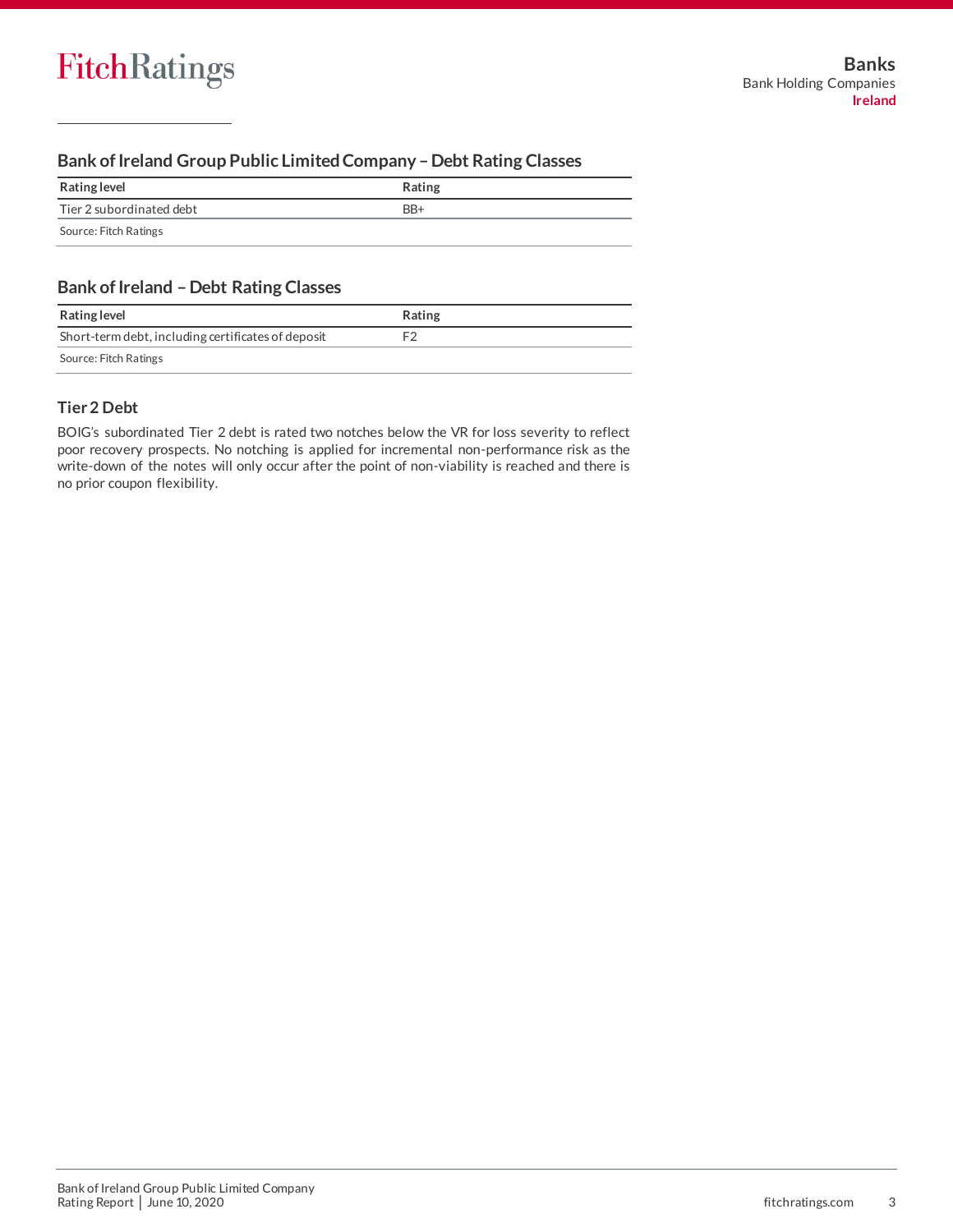# **Ratings Navigator**



# **Significant Changes**

## **Operating Environment**

Our assessment for BOIG's operating environment reflects the group's material operations outside Ireland in the UK. The trend on our assessments of the operating environments for Irish domestic banks and for UK banks is now negative to reflect the likely fallout from the health crisis in both countries. Fitch forecasts Irish real GDP to contract by 9.6% in 2020 and to subsequently recover by 5.8% in 2021. The Irish economy grew by 5.5% in 2019 and by an average of 8.8% during 2013-2018. Unemployment is forecast to rise to double digit levels by the central bank up from 5% in 2019.

In May Ireland gradually started reopening its businesses, but the impact on the operating environment will depend on how well the process is managed and possible subsequent outbreaks are contained.

We expect asset quality to weaken at Irish banks relative to our previous expectations, and earnings challenges to intensify due to weaker business volumes and rising LICs. Support packages from the government could mitigate asset quality pressure depending on the amount and on the form such support takes. In May 2020, the outgoing government approved a EUR6.5 billion package (2% of GDP) to support Irish businesses, although some of the more significant measures in the package may have to await the formation of a new government.

The Irish banks should be reasonably isolated from the risk of higher wholesale funding costs because of their large customer deposit bases, and also because they have already funded a sizeable portion of their MREL. The risks to their funding profiles are longer-term (e.g. term debt refinancing and market issuance) rather than near-term, although BOIG's recent AT1 issuance alleviated some of the concerns as the group took advantage of favourable market sentiment.

As a small and open economy, the recovery of the Irish economy is also dependent on how quickly its main trading partners' economies rebound. Considerable uncertainty remains around the post-Brexit relationship between the EU and the UK and this represents an

| <b>Bar Chart Legend</b> |                                    |   |                                           |  |  |  |
|-------------------------|------------------------------------|---|-------------------------------------------|--|--|--|
|                         |                                    |   | Vertical bars – VR range of Rating Factor |  |  |  |
|                         | Bar Colors - Influence on final VR |   |                                           |  |  |  |
|                         | Higher influence                   |   |                                           |  |  |  |
|                         | Moderate influence                 |   |                                           |  |  |  |
|                         | Lower influence                    |   |                                           |  |  |  |
|                         | Bar Arrows - Rating Factor Outlook |   |                                           |  |  |  |
| ⇑                       | Positive                           | ⇩ | Negative                                  |  |  |  |
| ſτ                      | Evolving                           | ▭ | Stable                                    |  |  |  |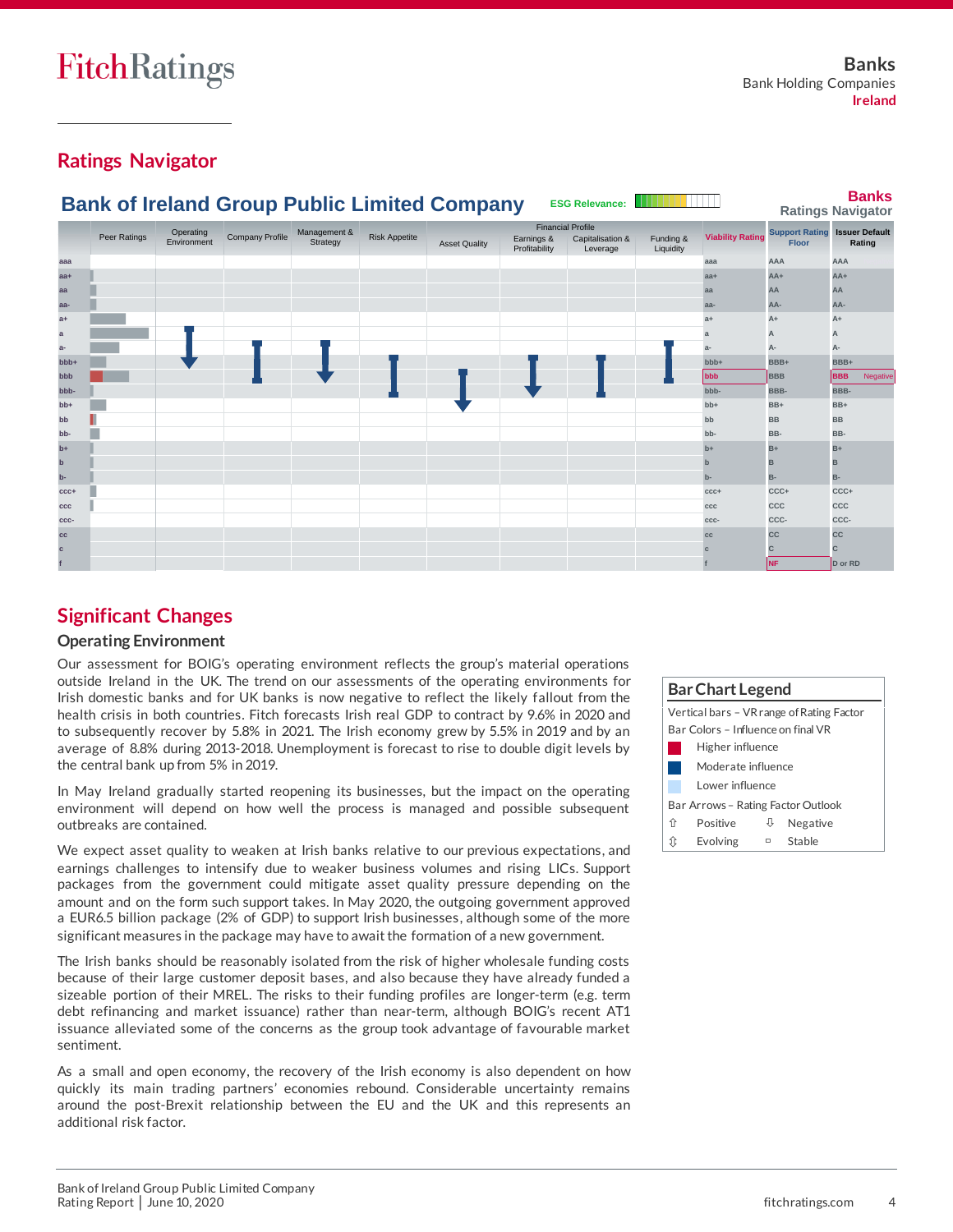### **Pressure on Strategy Execution, Asset Quality and Earnings**

Fitch revised BOIG's Outlook to Negative from Stable in April 2020 following the coronavirus outbreak and the subsequent economic and social lockdown, while affirming the bank's Long-Term IDR at 'BBB' and Viability Rating at 'bbb'.

We believe that executing BOIG's strategy, which foresees significant loan book growth in Ireland together with material improvements in cost efficiency, will be difficult given the current disruption to the economy. We therefore have revised the trend on Management and Strategy to negative.

We have also revised the trend on BOIG's asset-quality score to negative as we anticipate that the current economic environment will lead to higher asset non-performance than in our previous expectations. Most at risk are exposures to commercial and SME clients active in vulnerable sectors, including hospitality and wholesale/retail, which the bank estimates at EUR4 billion.

The exposure to other higher-impact sectors is low, with aviation exposure amounting to EUR0.2 billion and there is no material exposure to oil and gas. However the impact on asset quality is expected by Fitch to be much broader given the broad economic implications of the health crisis. The performance of personal loans is currently supported by emergency income support schemes introduced by the government. But we expect asset quality in this segment to deteriorate once the support schemes are wound down.

After years of deleveraging, the group announced its 2018-2021 strategic plan in June 2018, which incorporated strong Irish mortgage growth, increased lending to underserved segments of the UK mortgage market, and growth in corporate lending in both countries. Given the health crisis and its impact on the economy, the loan book growth targets are unlikely to be met until well after 2021. The new lending this year is expected by the bank to be 30%-50% lower than in 2019.

Transforming the bank, another pillar of the strategic plan, which includes substantial investment in systems and business model simplifications, may also take longer to accomplish given the need to control spending. We have revised the trend on management and strategy to negative to reflect the challenges the bank is facing in executing its strategy in the new environment.

We have also revised the trend on earnings and profitability to negative. This is because, although the bank remains committed to reducing its cost base to EUR1.65 billion in 2021, its profitability will be negatively affected by the substantial loan impairment charges and lower business volumes resulting from the coronavirus crisis. Lower interest rates are negatively affecting interest income and fee income is suffering from much-reduced customer activity.

#### **Navigator Peer Comparison**

#### **Peer Group Summary**

| <b>Peer Group Summary</b>                       | Operating<br>Environment | Company<br>Profile | Management<br>& Strategy |      | <b>Risk Appetite Asset Quality</b> | Earnings &<br>Profitability | Capitalisation<br>& Leverage | Funding &<br>Liauidity | Viability<br>Rating |
|-------------------------------------------------|--------------------------|--------------------|--------------------------|------|------------------------------------|-----------------------------|------------------------------|------------------------|---------------------|
| Bank of Ireland Group Public Limited Company    |                          | bbb+               | bbb+                     | bbb  | bbb-                               | bbb                         | bbb                          | bbb+                   | bbb                 |
| AIB Group Public Limited Company                | $bbb +$                  | bbb                | bbb+                     | bbb  | bb+                                | bbb                         | bbb                          | $bbb +$                | bbb                 |
| Bank of Ireland (UK) Plc                        | aa-                      | bbb-               | bbb                      | bbb  | bbb+                               | bbb                         | bbb                          | bbb                    | bbb                 |
| Ulster Bank Ireland Designated Activity Company | bbb+                     | $bb+$              | bb+                      | bbb- | bb-                                | bb-                         | bbb                          | bbb                    | bb                  |

Source: Fitch Ratings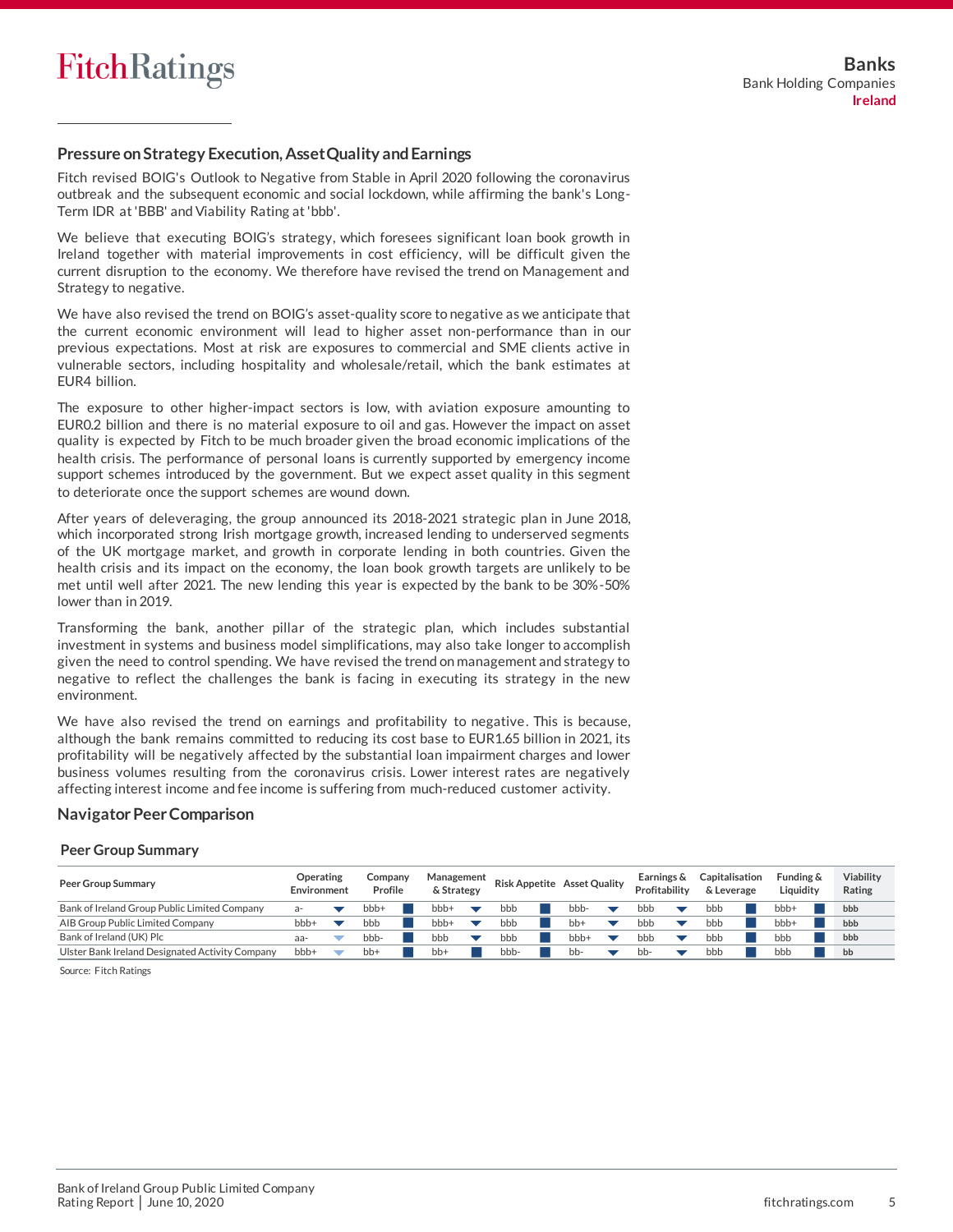# **Summary of Latest Developments**

## **Declining Legacy NPLs; Diversified Loan Book**

BOIG's asset quality continued to improve in 2019 and 1Q20, with the Stage 3 ratio decreasing to 3.7%. The bank has been actively reducing its stock of legacy NPLs (largely Irish residential mortgages) through sales and securititsations as well as general work-outs. While further legacy NPL reductions are targeted, the pace of resolution is likely to slow. Of the performing loans, 5% were to the sectors most affected by the health crisis at end-1Q20 (wholesale/retail, EUR2.6 billion, and hospitality EUR1.8 billion). The bank had not experienced any direct losses related to the COVID-19 outbreak until end-1Q20. But it booked an IFRS 9 charge of EUR250 million in 1Q20, reflecting the weaker macroeconomic outlook, with further charges possible as macroeconomic scenarios are updated.

We expect risk costs in the coming quarters to remain high, reflecting actual loan losses and loan migration from Stage 1 to Stage 2. Negative stage migration is likely, especially when government support measures are unwound. BOIG has agreed payment breaks on ca. EUR4.8 billion of loans in Ireland and on ca. EUR3.6 billion of its exposure in the UK, corresponding to approximately 10% of its gross loans. The highest proportion of payment breaks is in the Irish SME portfolio (26% of the total), which we consider the most vulnerable in this crisis given the weak cash reserves, limited adaptation capabilities, and contingent arrangements compared to larger firms.

Mortgage payment breaks in Ireland and the UK are in line with the market. The average LTV of the Irish mortgage book was 59% at end-1Q20. In the UK it was slightly higher at 63% as appetite for higher LTV lending is above-average compared to peers. The property and construction loan book is dominated by investment property, roughly equally split into retail, office and residential /other. Three-quarters of the book has LTVs below 70%, providing the bank with a cushion in the event of falling collateral prices.

#### **Adequate Underlying Profitability; Several Challenges**

BOIG's profitability faces several headwinds, including much higher credit charges (versus allowance releases in recent years), significantly lower business volumes in 2020 and only a gradual pick-up in activity in 2021 and low interest rates. Heavy investment spending under the bank's strategic plan represents additional strain. Interest margins were compressed slightly in 2019, mosty due to competitive pressure in the UK and lower yields on liquid assets, but remained supported by a strong Irish retail franchise. Margin compression will continue given the lower-for-longer interest rate environment and increasing deposit inflows. The bank reported a EUR241 million loss in 1Q20, driven by risk costs of EUR266 million and a valuation loss of EUR155 million primarily from market volatility in its Wealth and Insurance business.

Cost efficiency lags behind international peers. Although the bank continues to optimise its product mix and reduce costs, the health crisis is likely to push gradual improvement further out. The weaker cost efficiency of UK operations is the result of a business model relying on third-party partnerships and BOI UK's "challenger" positioning. The recession is likely to slow down the planned UK market repositioning.

## **Adequate Capitalisation and Strong Funding**

Our assessment of capitalisation takes into account adequate capital and leverage ratios and moderate vulnerability to unreserved impaired loans (24% of CET1 capital at end-2019).

BOIG's fully loaded common equity Tier 1 (CET1) ratio decreased to 13.5% at end-1Q20 due to the loss for the quarter and higher risk-weighted assets (RWAs), with a transitional ratio of 14.4%. The regulatory 2020 CET1 requirement came down to 9.27% from 11.45% as a result of regulatory changes, implying headroom of around 510bp above its minimum distributable amount threshold. The bank forecasts its fully-loaded CET1 ratio will stay above 11.45% at all times under a range of scenarios. Recently resumed dividend payments have been put on hold. RWA inflation from credit deterioration will be counterbalanced by credit RWA reductions in line with lower growth expectations as guided by the bank.

BOIG's funding profile is supported by strong access to retail deposits, funding the bulk of the balance sheet, and an established and sufficiently diversified wholesale funding franchise. Regulatory liquidity metrics at end-1Q20 were strong (140% LCR, 131% NSFR).



**Gross Loans (EUR80.8bn)**







#### **Divisional Profit Before Tax** End-2019



Excluding group centre Source: Fitch Ratings, BOIG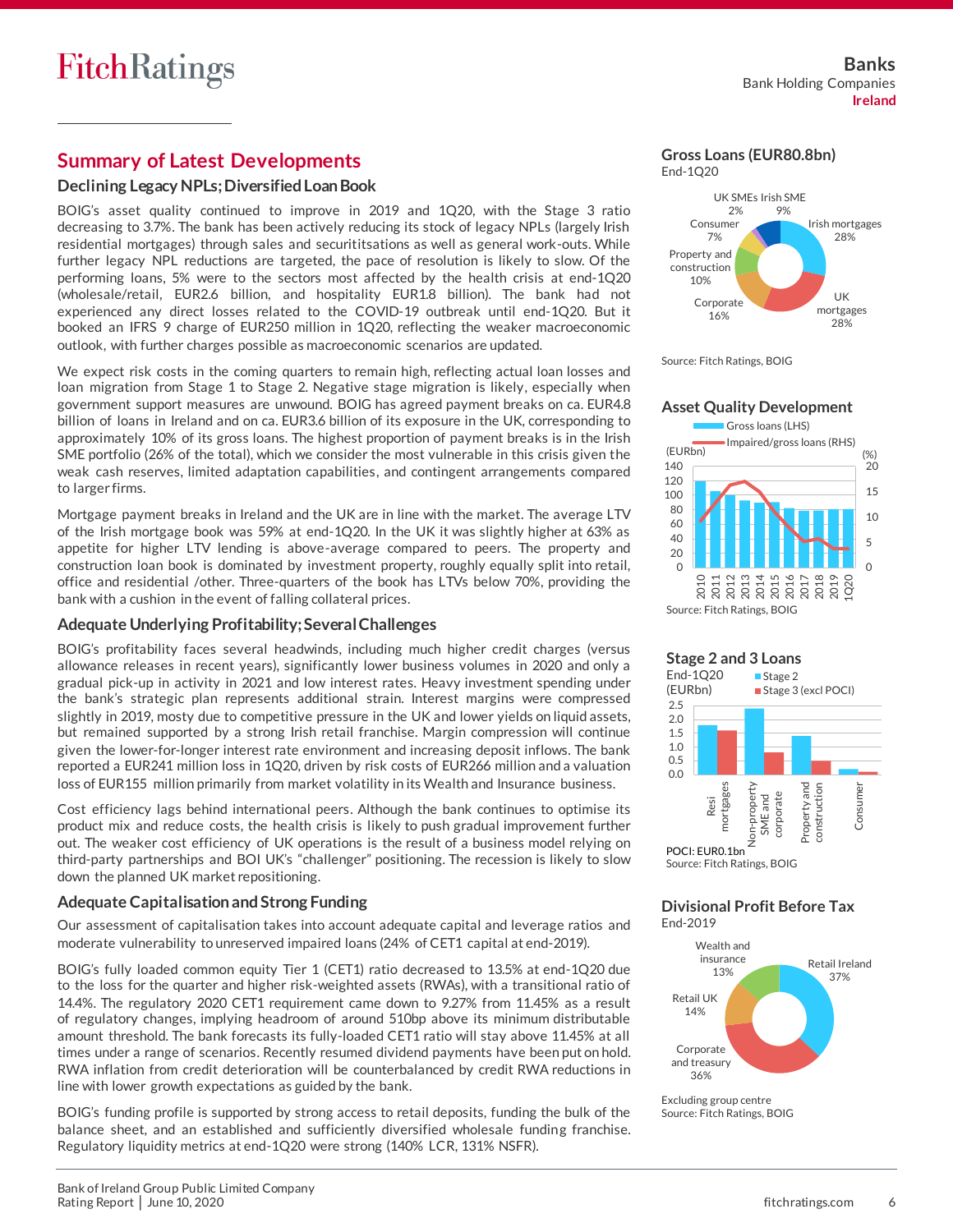## **Summary Financials and Key Ratios**

|                                        | 31 Dec 19             |                       | 31 Dec 18             | 31 Dec 17             |
|----------------------------------------|-----------------------|-----------------------|-----------------------|-----------------------|
|                                        | Year end              | Year end              | Year end              | Year end              |
|                                        | (USDm)                | (EURm)                | (EURm)                | (EURm)                |
|                                        | Audited - unqualified | Audited - unqualified | Audited - unqualified | Audited - unqualified |
| Summary income statement               |                       |                       |                       |                       |
| Net interest and dividend income       | 2,422                 | 2,156.0               | 2,136.0               | 2.172.0               |
| Net fees and commissions               | 343                   | 305.0                 | 297.0                 | 326.0                 |
| Other operating income                 | 548                   | 488.0                 | 400.0                 | 502.0                 |
| Total operating income                 | 3,313                 | 2,949.0               | 2,833.0               | 3,000.0               |
| Operating costs                        | 2,254                 | 2,006.0               | 1,945.0               | 2,010.0               |
| Pre-impairment operating profit        | 1,123                 | 1.000.0               | 888.0                 | 990.0                 |
| Loan and other impairment charges      | 240                   | 214.0                 | $-42.0$               | 15.0                  |
| Operating profit                       | 883                   | 786.0                 | 930.0                 | 975.0                 |
| Other non-operating items (net)        | $-94$                 | $-84.0$               | $-95.0$               | -123.0                |
| Tax                                    | 221                   | 197.0                 | 160.0                 | 160.0                 |
| Net income                             | 503                   | 448.0                 | 675.0                 | 692.0                 |
| Other comprehensive income             | 197                   | 175.0                 | $-19.0$               | $-369.0$              |
| Fitch comprehensive income             | 700                   | 623.0                 | 656.0                 | 323.0                 |
| Summary balance sheet                  |                       |                       |                       |                       |
| Assets                                 |                       |                       |                       |                       |
| Gross Ioans                            | 90,766                | 80.795.0              | 78,693.0              | 78,487.0              |
| - Of which impaired                    | 3,481                 | 3,099.0               | 4,483.0               | 4,043.0               |
| Loan loss allowances                   | 1,469                 | 1,308.0               | 1,728.0               | 2,359.0               |
| Net loans                              | 89,296                | 79,487.0              | 76,965.0              | 76,128.0              |
| Interbank                              | 3,739                 | 3,328.0               | 2,625.0               | 2,861.0               |
| Derivatives                            | 2,246                 | 1,999.0               | 1,724.0               | 2,348.0               |
| Other securities and earning assets    | 38,941                | 34,663.0              | 32,812.0              | 30,285.0              |
| Total earning assets                   | 134,221               | 119,477.0             | 114,126.0             | 111,622.0             |
| Cash and due from banks                | 9,352                 | 8,325.0               | 6,033.0               | 7,379.0               |
| Other assets                           | 4,585                 | 4,081.0               | 3,510.0               | 3,553.0               |
| <b>Total assets</b>                    | 148,158               | 131,883.0             | 123,669.0             | 122,554.0             |
| Liabilities                            |                       |                       |                       |                       |
| Customer deposits                      | 94,291                | 83,933.0              | 78,832.0              | 75,778.0              |
| Interbank and other short-term funding | 2,487                 | 2,214.0               | 2,549.0               | 4,430.0               |
| Other long-term funding                | 11,652                | 10,372.0              | 10,887.0              | 10,375.0              |
| Trading liabilities and derivatives    | 2,784                 | 2,478.0               | 1,835.0               | 1,987.0               |
| Total funding                          | 111,214               | 98,997.0              | 94,103.0              | 92,570.0              |
| Other liabilities                      | 25,081                | 22,326.0              | 19,394.0              | 20,195.0              |
| Preference shares and hybrid capital   | 143                   | 127.0                 | 121.0                 | 122.0                 |
| Total equity                           | 11,720                | 10,433.0              | 10,051.0              | 9,667.0               |
| Total liabilities and equity           | 148,158               | 131,883.0             | 123,669.0             | 122,554.0             |
| Exchange rate                          |                       | USD1 = EUR0.89015     | USD1 = EUR0.873057    | USD1 = EUR0.83382     |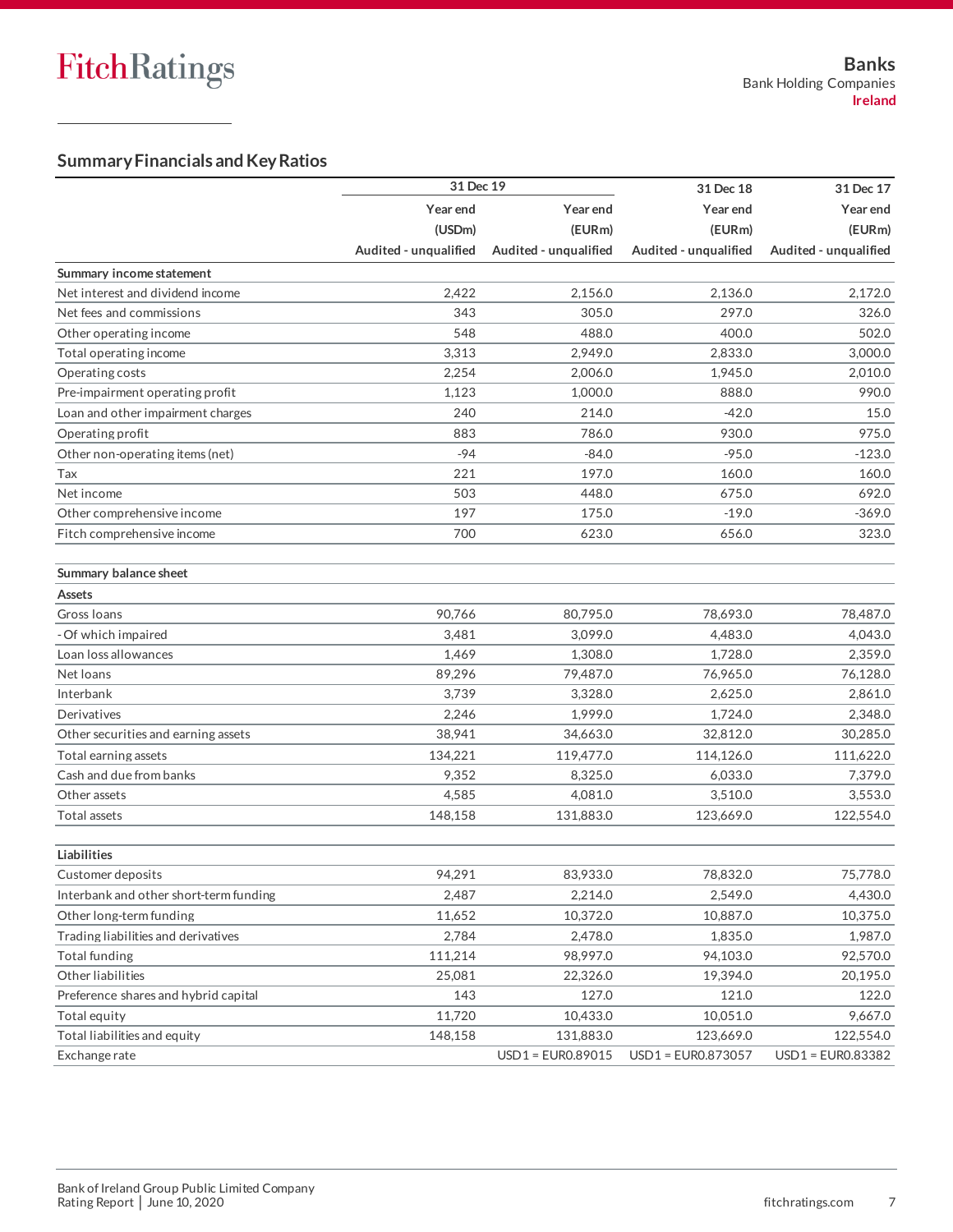## **Summary Financials and Key Ratios**

|                                                                                      | 31 Dec 19 | 31 Dec 18 | 31 Dec 17 |
|--------------------------------------------------------------------------------------|-----------|-----------|-----------|
| Ratios (annualised as appropriate)                                                   |           |           |           |
|                                                                                      |           |           |           |
| Profitability                                                                        |           |           |           |
| Operating profit/risk-weighted assets                                                | 1.6       | 2.0       | 2.2       |
| Net interest income/average earning assets                                           | 1.8       | 1.9       | n.a.      |
| Non-interest expense/gross revenue                                                   | 67.0      | 69.7      | 68.0      |
| Net Income/average equity                                                            | 4.4       | 6.8       | n.a.      |
| Asset quality                                                                        |           |           |           |
| Impaired loans ratio                                                                 | 3.8       | 5.7       | 5.2       |
| Growth in gross loans                                                                | 2.7       | 0.3       | n.a.      |
| Loan loss allowances/impaired loans                                                  | 42.2      | 38.6      | 58.4      |
| Loan impairment charges/average gross loans                                          | 0.3       | $-0.1$    | n.a.      |
| Capitalisation                                                                       |           |           |           |
| Common equity Tier 1 ratio                                                           | 15.0      | 15.0      | 15.8      |
| Fully loaded common equity Tier 1 ratio                                              | 13.8      | 13.4      | 13.8      |
| Fitch Core Capital ratio                                                             | 16.1      | 16.1      | 16.0      |
| Tangible common equity/tangible assets                                               | 6.6       | 6.6       | 6.3       |
| Basel leverage ratio                                                                 | 7.1       | 7.0       | 7.0       |
| Net impaired loans/common equity Tier 1                                              | 23.8      | 38.5      | 23.7      |
| Net impaired loans/Fitch Core Capital                                                | 23.0      | 37.1      | 24.3      |
| <b>Funding and liquidity</b>                                                         |           |           |           |
| Loans/customer deposits                                                              | 96.3      | 99.8      | 103.6     |
| Liquidity coverage ratio                                                             | 138.0     | 136.0     | 136.0     |
| Customer deposits/funding                                                            | 86.9      | 85.3      | 83.5      |
| Net stable funding ratio                                                             | 131.0     | 130.0     | 127.0     |
| Source: Fitch Ratings, Fitch Solutions, Bank of Ireland Group Public Limited Company |           |           |           |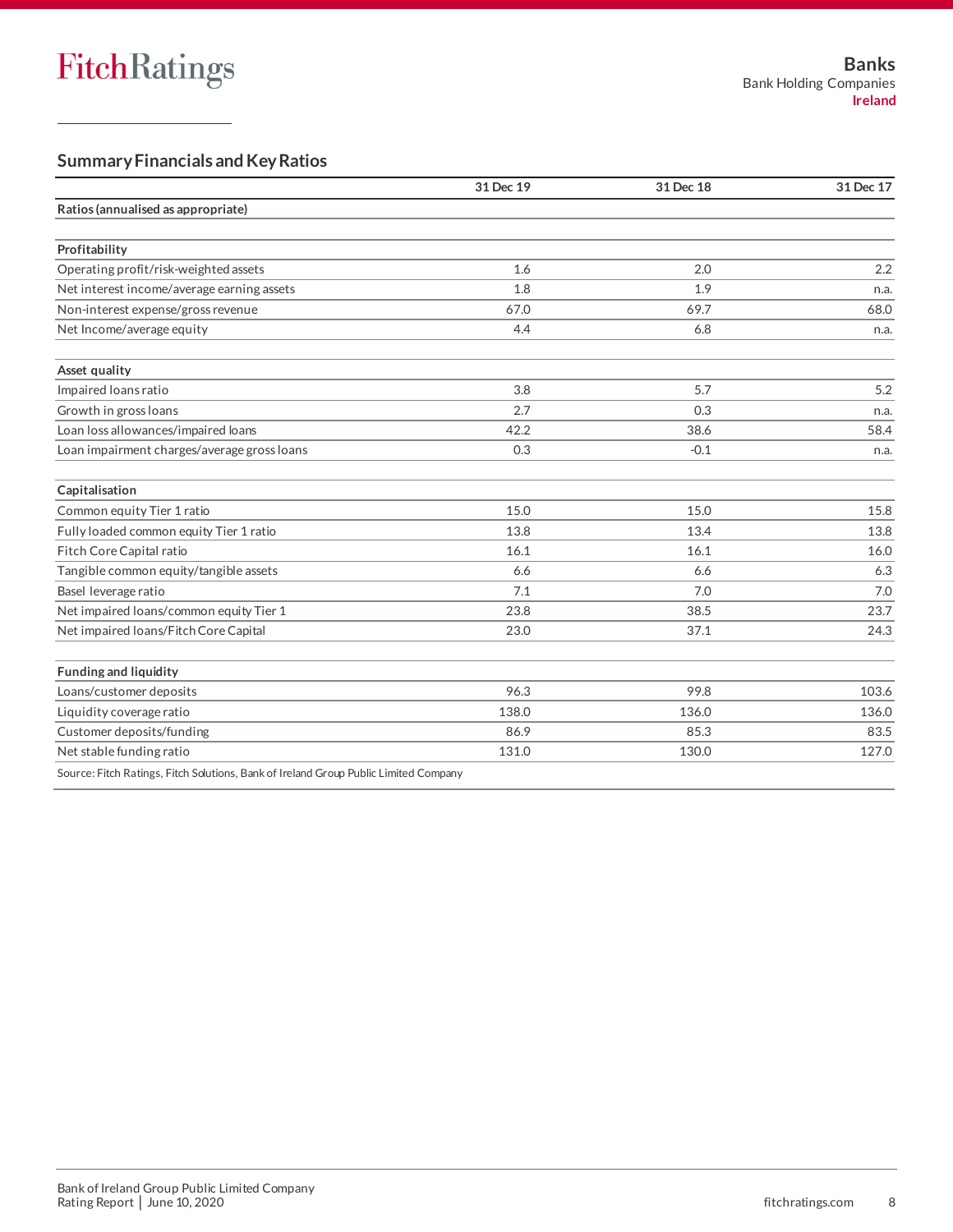# **No SovereignSupport Factored into Ratings**

We believe that BOIG's and BOI's senior creditors cannot rely on extraordinary support from the Irish authorities in the event that the bank becomes non-viable. In our opinion, the EU's Bank Recovery and Resolution Directive and the Single Resolution Mechanism provide a framework that is likely to require senior creditors to participate in losses for resolving the bank.

| <b>Support Rating Floor</b>                                               |          |                | Value     |
|---------------------------------------------------------------------------|----------|----------------|-----------|
| Typical D-SIB SRF for sovereign's rating level (assuming high propensity) |          |                | A or A-   |
| Actual country D-SIB SRF                                                  |          |                | <b>NF</b> |
| <b>Support Rating Floor:</b>                                              |          |                | <b>NF</b> |
| <b>Support Factors</b>                                                    | Positive | <b>Neutral</b> | Negative  |
| Sovereign ability to support system                                       |          |                |           |
| Size of banking system relative to economy                                |          |                |           |
| Size of potential problem                                                 |          |                |           |
| Structure of banking system                                               |          |                |           |
| Liability structure of banking system                                     |          |                |           |
| Sovereign financial flexibility (for rating level)                        |          |                |           |
| Sovereign propensity to support system                                    |          |                |           |
| Resolution legislation with senior debt bail-in                           |          |                |           |
| Track record of banking sector support                                    |          |                |           |
| Government statements of support                                          |          |                |           |
| Sovereign propensity to support bank                                      |          |                |           |
| Systemic importance                                                       |          |                |           |
| Liability structure of bank                                               |          |                |           |
| Ownership                                                                 |          |                |           |
| Specifics of bank failure                                                 |          |                |           |
| Policy banks                                                              |          |                |           |
| Policy role                                                               |          |                |           |
| Funding guarantees and legal status                                       |          |                |           |
| Government ownership                                                      |          |                |           |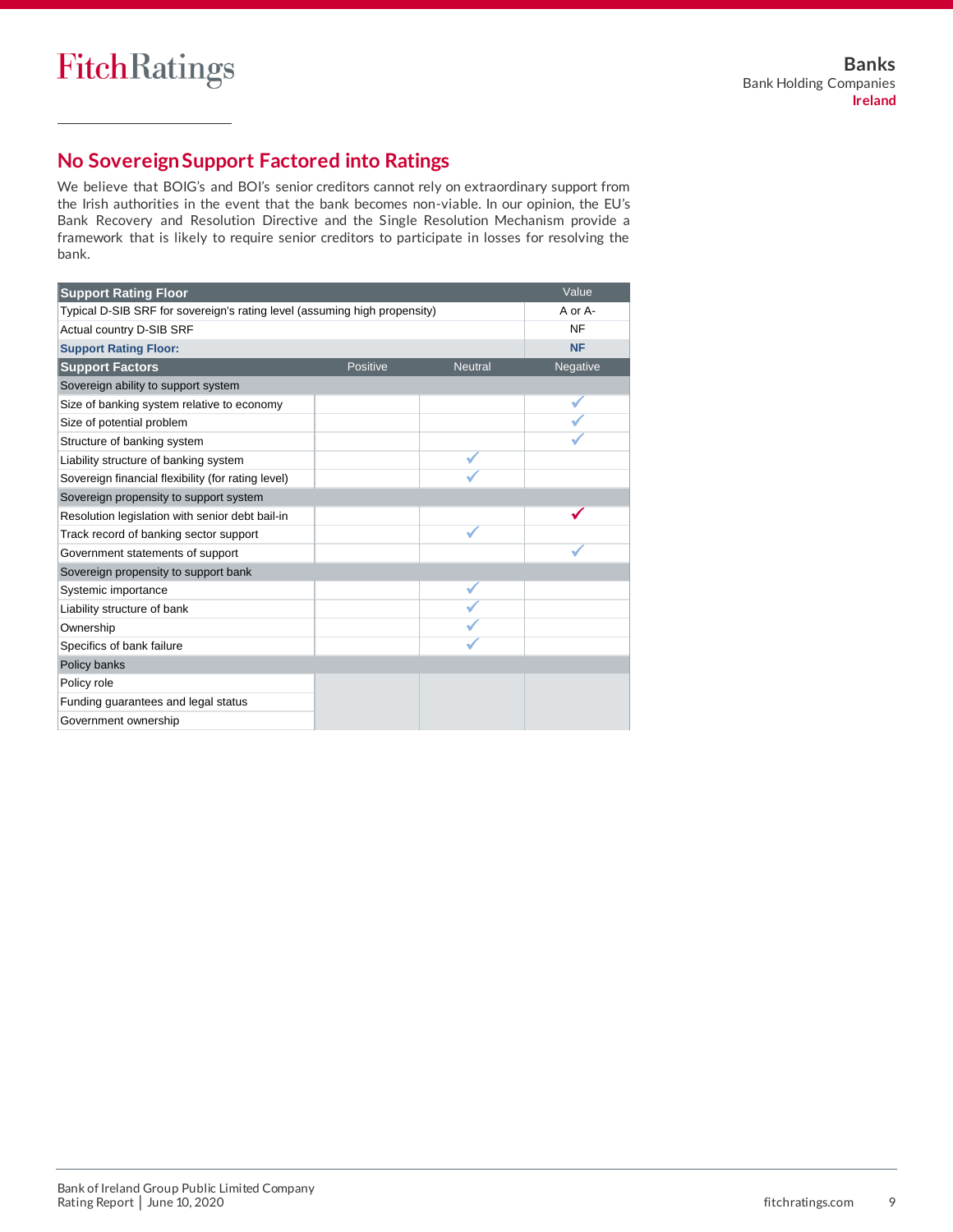# **Environmental, Social and Governance Considerations**

The highest level of ESG credit relevance for BOIG is a score of '3'. This means ESG issues are credit neutral or have only a minimal credit impact on the entity, either due to their nature or to the way in which they are being managed by the entity.

#### **FitchRatings Bank of Ireland Group Public Limited Company**

**Banks Ratings Navigator**

| <b>Credit-Relevant ESG Derivation</b>                                                                                                                                                                                                                    |                     |     |        | <b>Overall ESG Scale</b> |
|----------------------------------------------------------------------------------------------------------------------------------------------------------------------------------------------------------------------------------------------------------|---------------------|-----|--------|--------------------------|
| Bank of Ireland Group Public Limited Company has 5 ESG potential rating drivers                                                                                                                                                                          | key driver          |     | issues |                          |
| Bank of Ireland Group Public Limited Company has exposure to compliance risks including fair lending practices, mis-selling, repossession/foreclosure practices, consumer data protection<br>(data security) but this has very low impact on the rating. |                     |     |        |                          |
| Governance is minimally relevant to the rating and is not currently a driver.                                                                                                                                                                            | driver              |     | issues |                          |
|                                                                                                                                                                                                                                                          | potential driver    |     | issues |                          |
|                                                                                                                                                                                                                                                          | not a rating driver | 4   | issues |                          |
|                                                                                                                                                                                                                                                          |                     | -23 | issues |                          |
| <b>Providence and a series of APA</b>                                                                                                                                                                                                                    |                     |     |        |                          |

**Environmental (E)**

**Social (S)**

| <b>General Issues</b>                                         | E Score        | <b>Sector-Specific Issues</b>                                                                                                                            | Reference                                                               |   | <b>E</b> Scale |
|---------------------------------------------------------------|----------------|----------------------------------------------------------------------------------------------------------------------------------------------------------|-------------------------------------------------------------------------|---|----------------|
| <b>GHG Emissions &amp; Air Quality</b>                        |                | n.a.                                                                                                                                                     | In.a.                                                                   |   |                |
| <b>Energy Management</b>                                      |                | n.a.                                                                                                                                                     | In.a.                                                                   |   |                |
| Water & Wastewater Management                                 |                | n.a.                                                                                                                                                     | In.a.                                                                   | 3 |                |
| Waste & Hazardous Materials<br>Management; Ecological Impacts |                | n.a.                                                                                                                                                     | In.a.                                                                   |   |                |
| Exposure to Environmental<br>Impacts                          | $\overline{2}$ | Impact of extreme weather events on assets and/or operations and<br>corresponding risk appetite & management; catastrophe risk; credit<br>concentrations | Company Profile; Management &<br>Strategy; Risk Appetite; Asset Quality |   |                |

| וטושט                                                            |                          |                                                                                                                                                                  |                                                                                    |  |  |                |
|------------------------------------------------------------------|--------------------------|------------------------------------------------------------------------------------------------------------------------------------------------------------------|------------------------------------------------------------------------------------|--|--|----------------|
| <b>General Issues</b>                                            | S Score                  | <b>Sector-Specific Issues</b>                                                                                                                                    | Reference                                                                          |  |  | <b>S</b> Scale |
| Human Rights, Community<br>Relations, Access & Affordability     | $\overline{\phantom{0}}$ | Services for underbanked and underserved communities: SME and<br>community development programs; financial literacy programs                                     | Company Profile; Management &<br>Strategy; Risk Appetite                           |  |  |                |
| Customer Welfare - Fair<br>Messaging, Privacy & Data<br>Security | 3                        | Compliance risks including fair lending practices, mis-selling,<br>repossession/foreclosure practices, consumer data protection (data<br>security)               | Operating Environment; Company<br>Profile: Management & Strategy: Risk<br>Appetite |  |  |                |
| Labor Relations & Practices                                      |                          | Impact of labor negotiations, including board/employee compensation<br>and composition                                                                           | Company Profile; Management &<br>Strategy                                          |  |  |                |
| <b>Employee Wellbeing</b>                                        |                          | n.a.                                                                                                                                                             | n.a.                                                                               |  |  |                |
| <b>Exposure to Social Impacts</b>                                | $\mathcal{P}$            | Shift in social or consumer preferences as a result of an institution's<br>social positions, or social and/or political disapproval of core banking<br>practices | Company Profile: Financial Profile                                                 |  |  |                |

| <b>General Issues</b>         | G Score | <b>Sector-Specific Issues</b>                                                                                                                                                                             | Reference                                                                        |
|-------------------------------|---------|-----------------------------------------------------------------------------------------------------------------------------------------------------------------------------------------------------------|----------------------------------------------------------------------------------|
| <b>Management Strategy</b>    | 3       | Operational implementation of strategy                                                                                                                                                                    | Management & Strategy                                                            |
| Governance Structure          | 3       | Board independence and effectiveness; ownership concentration;<br>protection of creditor/stakeholder rights; legal /compliance risks;<br>business continuity: key person risk: related party transactions | Management & Strategy; Earnings &<br>Profitability; Capitalisation &<br>Leverage |
| <b>Group Structure</b>        | 3       | Organizational structure; appropriateness relative to business model;<br>opacity; intra-group dynamics; ownership                                                                                         | Company Profile                                                                  |
| <b>Financial Transparency</b> | 3       | Quality and frequency of financial reporting and auditing processes                                                                                                                                       | Management & Strategy                                                            |
|                               |         |                                                                                                                                                                                                           |                                                                                  |

|                | <b>S</b> Scale |
|----------------|----------------|
| 5              |                |
| 4              |                |
| 3              |                |
| $\overline{c}$ |                |
|                |                |

**G Scale**

# individual components of the scale. The right-hand box shows the aggregate E,<br>S, or G score. General Issues are relevant across all markets with Sector-<br>Specific Issues unique to a particular industry group. Scores are ass each sector-specific issue. These scores signify the credit-relevance of the<br>sector-specific issues to the issuing entity's overall credit rating. The Reference<br>box highlights the factor(s) within which the corresponding E captured in Fitch's credit analysis.

The Credit-Relevant ESG Derivation table shows the overall ESG score. This Credit-Relevant Escore Signifies the credit relevance of combined E, S and G issues to the entity's credit rating. The three columns to the left of Classification of ESG issues has been developed from Fitch's sector ratings<br>criteria. The General Issues and Sector-Specific Issues draw on the<br>classification standards published by the United Nations Priniciples for<br>Respo **Sector references** in the scale definitions below refer to Sector as displayed in the Sector Details box on page 1 of the navigator.

| <b>CREDIT-RELEVANT ESG SCALE</b>                                 |  |                                                                                                                                                                                                     |  |  |
|------------------------------------------------------------------|--|-----------------------------------------------------------------------------------------------------------------------------------------------------------------------------------------------------|--|--|
| How relevant are E, S and G issues to the overall credit rating? |  |                                                                                                                                                                                                     |  |  |
| 5                                                                |  | Highly relevant, a key rating driver that has a significant impact on<br>the rating on an individual basis. Equivalent to "higher" relative<br>importance within Navigator.                         |  |  |
| 4                                                                |  | Relevant to rating, not a key rating driver but has an impact on the<br>rating in combination with other factors. Equivalent to "moderate"<br>relative importance within Navigator.                 |  |  |
| $\mathbf{R}$                                                     |  | Minimally relevant to rating, either very low impact or actively<br>managed in a way that results in no impact on the entity rating.<br>Equivalent to "lower" relative importance within Navigator. |  |  |
| $\mathcal{P}$                                                    |  | Irrelevant to the entity rating but relevant to the sector.                                                                                                                                         |  |  |
|                                                                  |  | Irrelevant to the entity rating and irrelevant to the sector.                                                                                                                                       |  |  |

**How to Read This Page**<br>ESG scores range from 1 to 5 based on a 15-level color gradation. Red (5) is<br>most relevant and green (1) is least relevant. **The Environmental (E), Social (S) and Governance (G) tables** break out the

#### Bank of Ireland Group Public Limited Company Rating Report │ June 10, 2020 fitchratings.com 10